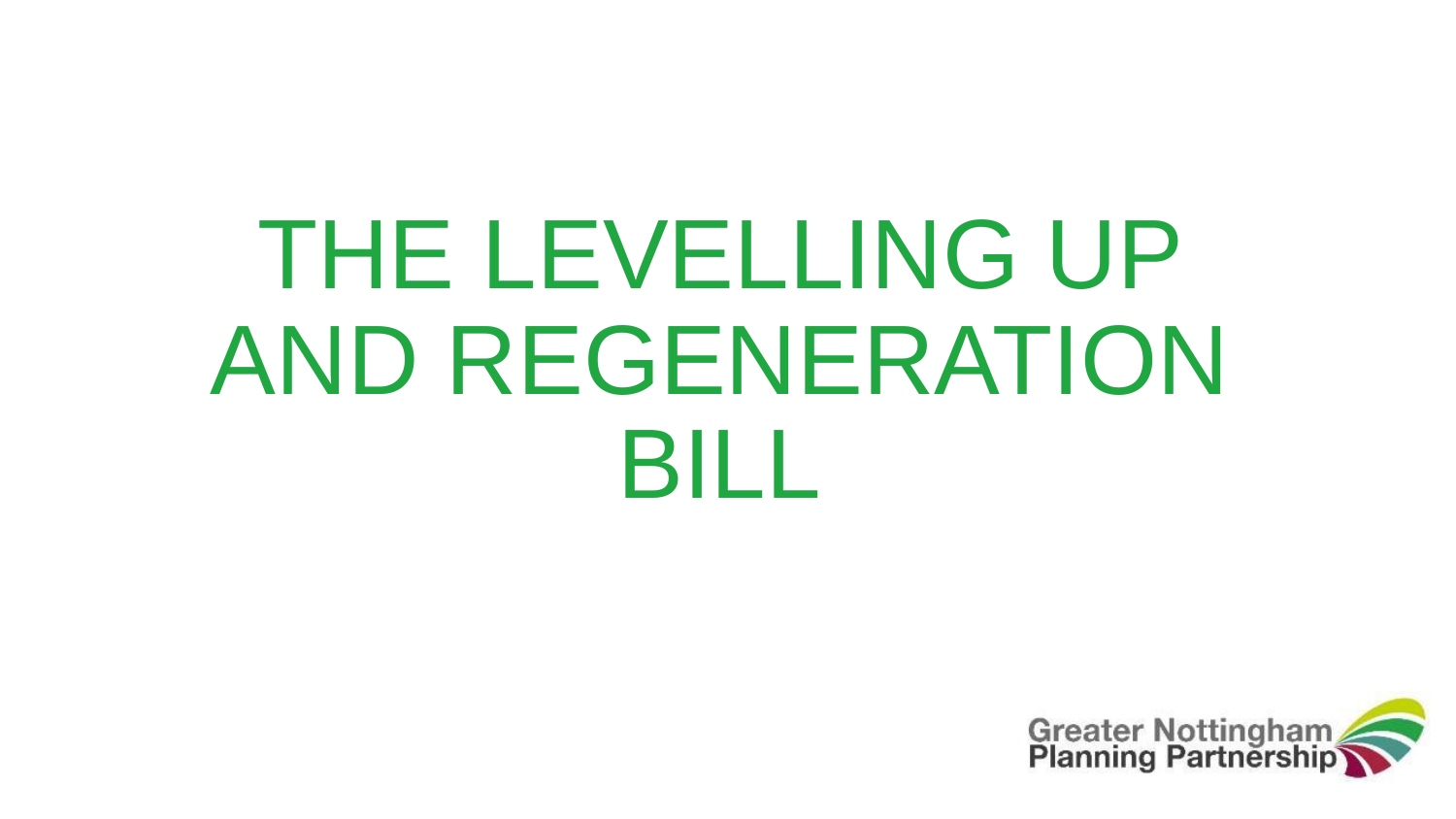### Key Proposals (1):

- New duty on decision makers to make planning decisions in accordance with the development plan and national development management policies unless material considerations strongly indicate otherwise.
- The 'duty to cooperate' contained in existing legislation replaced with a more flexible 'alignment test' set out in national policy.
- The requirement to maintain a rolling five-year supply of deliverable land for housing will be removed, where a plan is up to date (adopted within the past five years).
- Requirement to set clear timetables for plan production with the expectation that they are produced within 30 months and updated at least every five years.



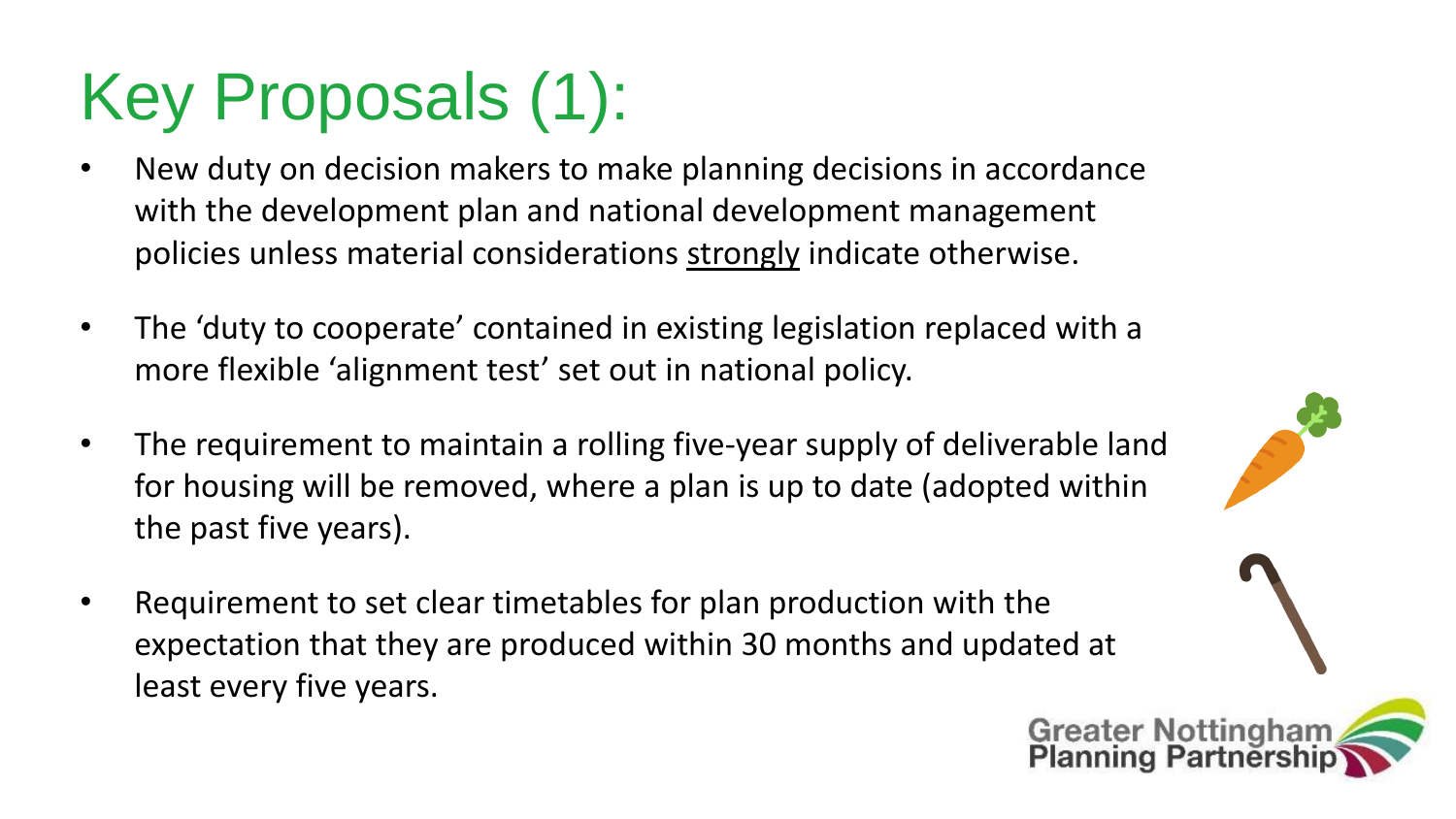#### Key Proposals (2):

- New powers are proposed that would allow for at least two Local Planning Authorities to produce a joint spatial strategy.
- Every local planning authority will be required to produce a design code.
- Current system of developer contributions replaced with a locally determined Infrastructure Levy. Local authorities will be required to prepare infrastructure delivery strategies.
- Strategic Environmental Assessments (including Sustainability Appraisals) and Environmental Impact Assessments will be replaced by 'Environmental Outcome Reports'. Local Plans will be tested against a set of environmental outcomes which have yet to be determined.

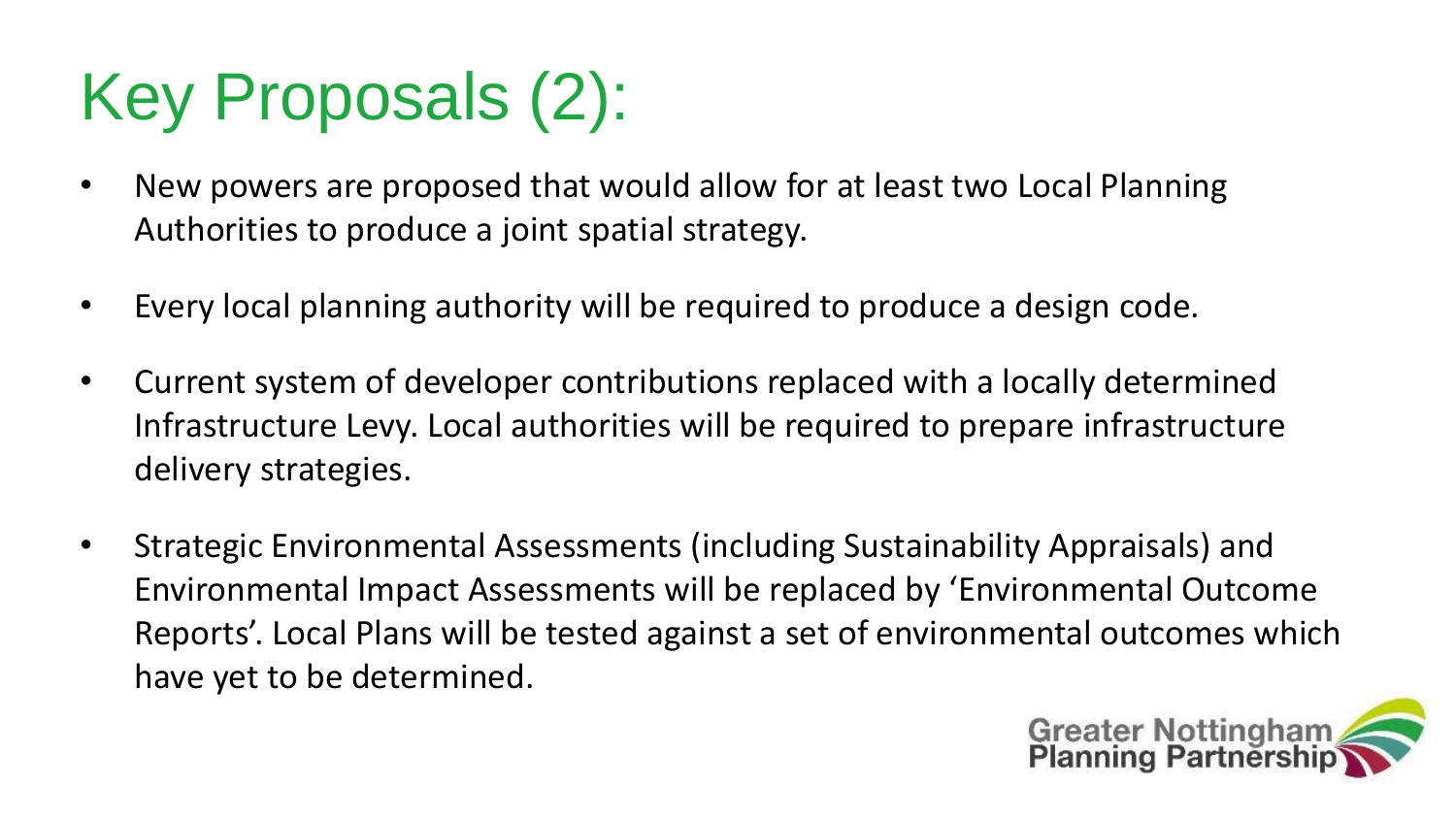#### Other Matters

- Neighbourhood Plans will have greater weight in planning decisions. Also ability to produce a simpler 'neighbourhood priorities statement'.
- New 'street vote' powers, allowing residents on a street to bring forward proposals to extend or redevelop their properties in line with their design preferences.
- No details at this time regarding an updated method for calculating housing need. The Government has indicated that changes would form part of a new National Planning Policy Framework.



Strong Suburbs - Enabling streets to control their own development (Policy Exchange, 2021)